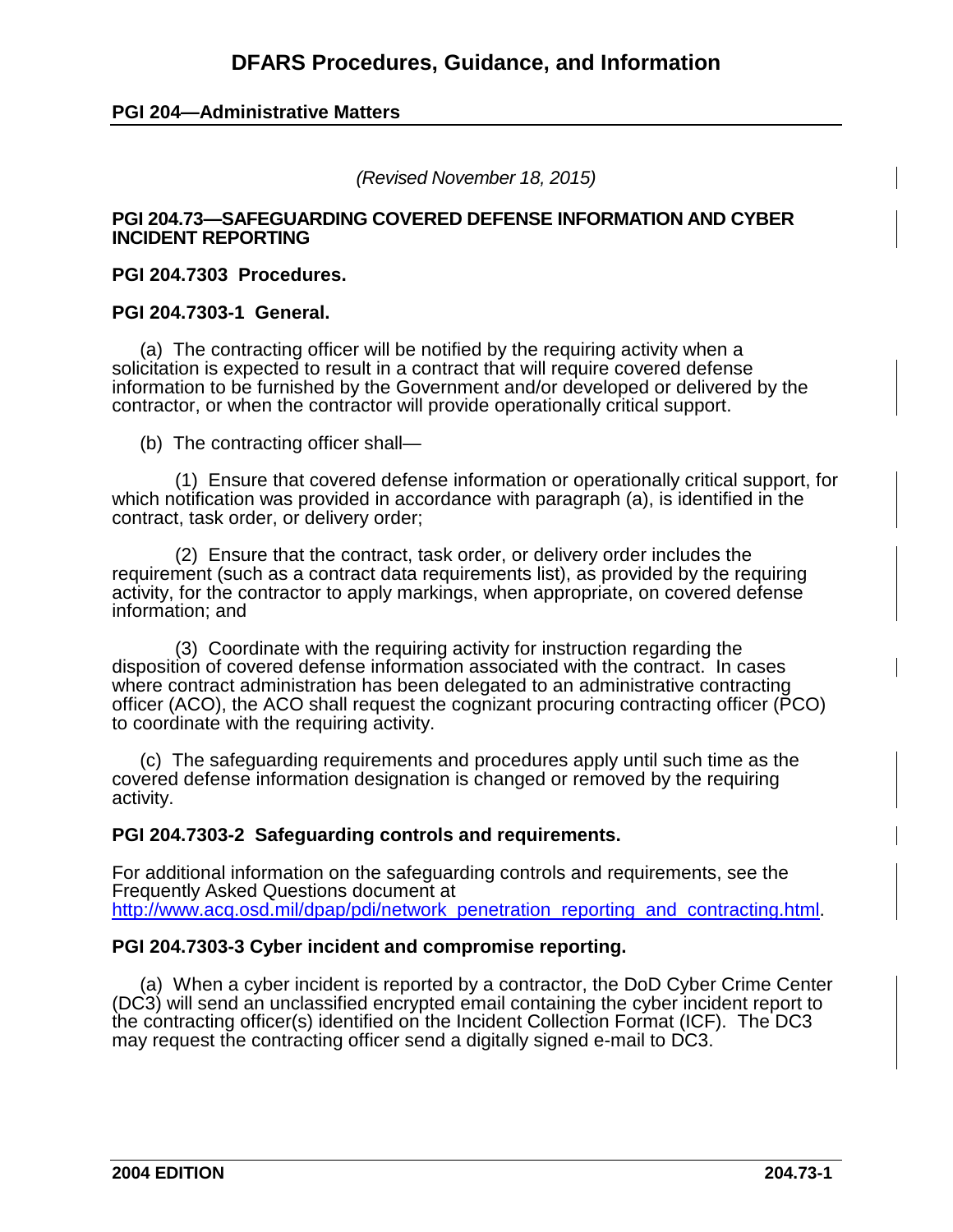## **PGI 204—Administrative Matters**

(1) The procuring contracting officer (PCO) shall notify the requiring activities that have contracts identified in the ICF. In cases where an administrative contracting officer (ACO) receives the cyber incident report, in lieu of the PCO, the ACO shall notify the PCO for each affected contract, who will then notify the requiring activity.

(2) In cases of cyber incidents involving multiple contracts, the DoD components will work together to designate a single contracting officer to coordinate the effort. The requiring activity will notify the contracting officer once a lead is designated.

(3) If requested by the requiring activity to assess compliance with the requirements of the clause at DFARS [252.204-7012,](http://www.acq.osd.mil/dpap/dars/dfars/html/current/252204.htm#252.204-7012) the contracting officer shall—

(i) Consult with the DoD component Chief Information Officer (CIO)/cyber security office;

(ii) Request a description of the contractor's implementation of the security requirements in National Institute of Standards and Technology (NIST) Special Publication (SP) 800-171, "Protecting Controlled Unclassified Information in Nonfederal Information Systems and Organizations" (see [http://dx.doi.org/10.6028/NIST.SP.800-171\)](http://dx.doi.org/10.6028/NIST.SP.800-171) in order to support evaluation of whether any of the controls were inadequate, or if any of the controls were not implemented at the time of the incident; and

(iii) Provide a copy of the assessment of contractor compliance to the requiring activity, the DoD CIO, [osd.dibcsia@mail.mil,](mailto:osd.dibcsia@mail.mil) and the other contracting officers listed in the cyber incident report.

(b) When requested by the contractor, the contracting officer shall provide the contractor with the "Instructions for Malware Submission" document available at [http://www.acq.osd.mil/dpap/pdi/docs/Instructions\\_for\\_Malware\\_Submission.docx.](http://www.acq.osd.mil/dpap/pdi/docs/Instructions_for_Malware_Submission.docx) The contracting officer should never receive malicious software directly from the contractor.

(c) If the requiring activity requests access to contractor information or equipment, in accordance with DFARS [252.204-7012\(](http://www.acq.osd.mil/dpap/dars/dfars/html/current/252204.htm#252.204-7012)f), the contracting officer shall provide a written request to the contractor.

(d) For additional information on cyber incident reporting, see the Frequently Asked Questions document at http://www.acq.osd.mil/dpap/pdi/network\_penetration\_reporting\_and\_contracting.html

#### **PGI 204.7303-4 DoD damage assessment activities.**

(a) Prior to initiating damage assessment activities, the contracting officer shall verify that any contract identified in the cyber incident report includes the clause at DFARS [252.204-7012.](http://www.acq.osd.mil/dpap/dars/dfars/html/current/252204.htm#252.204-7012) If the contracting officer determines that a contract identified in the report does not contain the clause, the contracting officer shall notify the requiring activity that damage assessment activities, if required, may be determined to constitute a change to the contract.

(b) In cases of cyber incidents involving multiple contracts, a single contracting officer will be designated to coordinate with the contractor regarding media submission.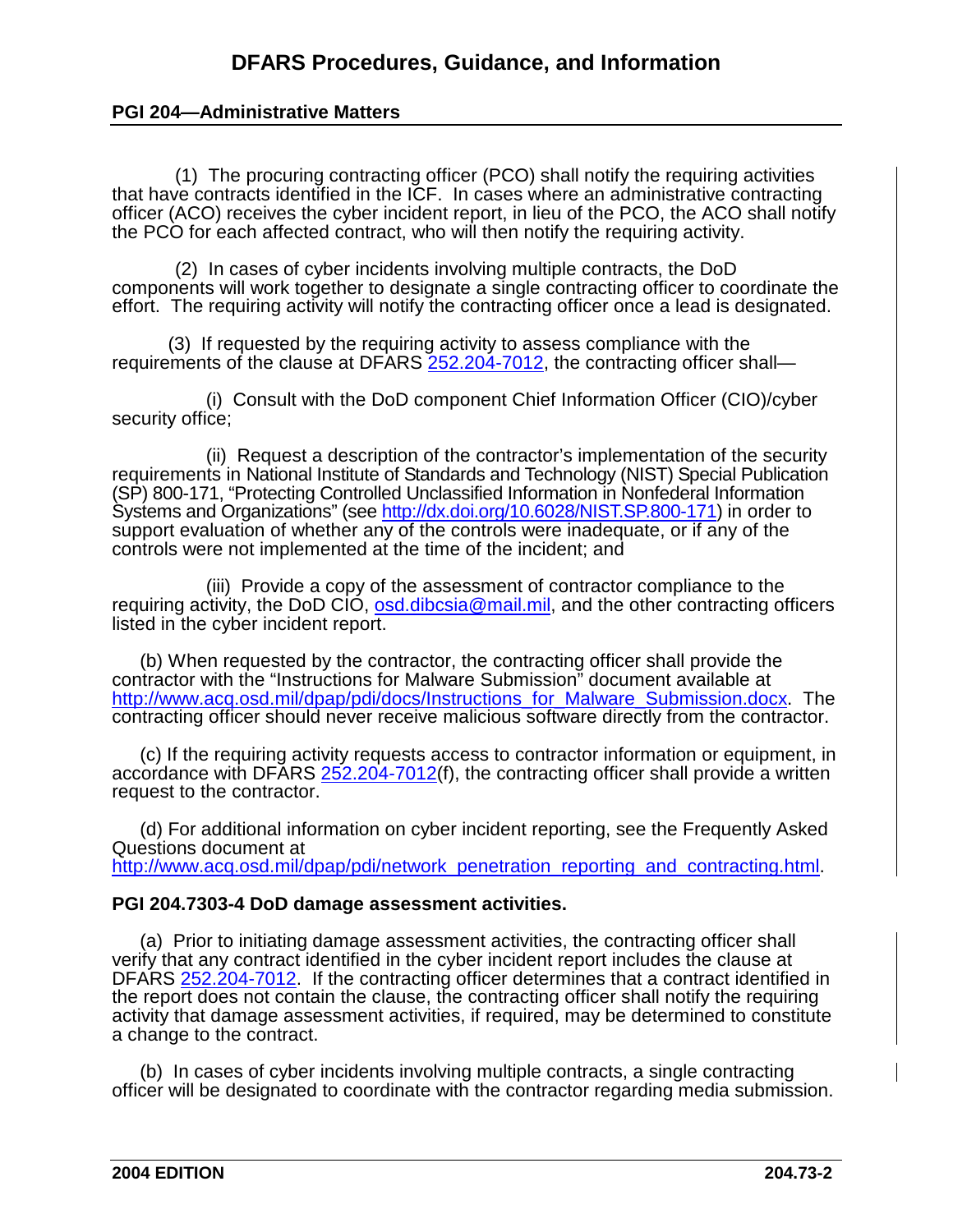## **PGI 204—Administrative Matters**

(c) If the requiring activity requests the contracting officer to obtain media, as defined in DFARS [252.204-7012,](http://www.acq.osd.mil/dpap/dars/dfars/html/current/252204.htm#252.204-7012) from the contractor, the contracting officer shall—

(1) Provide a written request for the media;

(2) Provide the contractor with the "Instructions for Media Submission" document available at [http://www.acq.osd.mil/dpap/dars/pgi/docs/Instructions\\_for\\_Submitting\\_Media.docx;](http://www.acq.osd.mil/dpap/dars/pgi/docs/Instructions_for_Submitting_Media.docx) and

(3) Provide a copy of the request to DC3, electronically via email at [dcise@dc3.mil,](mailto:dcise@dc3.mil) and the requiring activity.

(d) If the contracting officer is notified by the requiring activity that media are not required, the contracting officer shall notify the contractor and simultaneously provide a copy of the notice to DC3 and the requiring activity.

(e) The contracting officer shall document the action taken as required by paragraph (c) or (d) of this section, in the contract file.

(f) Upon receipt of the contractor media, DC3 will confirm receipt in writing to the contractor and the requesting contracting officer.

(g) When the requiring activity determines that the damage assessment activities are complete, the requiring activity will provide the contracting officer with a report documenting the findings from the damage assessment activities affecting covered defense information.

(h) The contracting officer shall include the report documenting the findings in the contract file(s) and provide a copy to the contractor.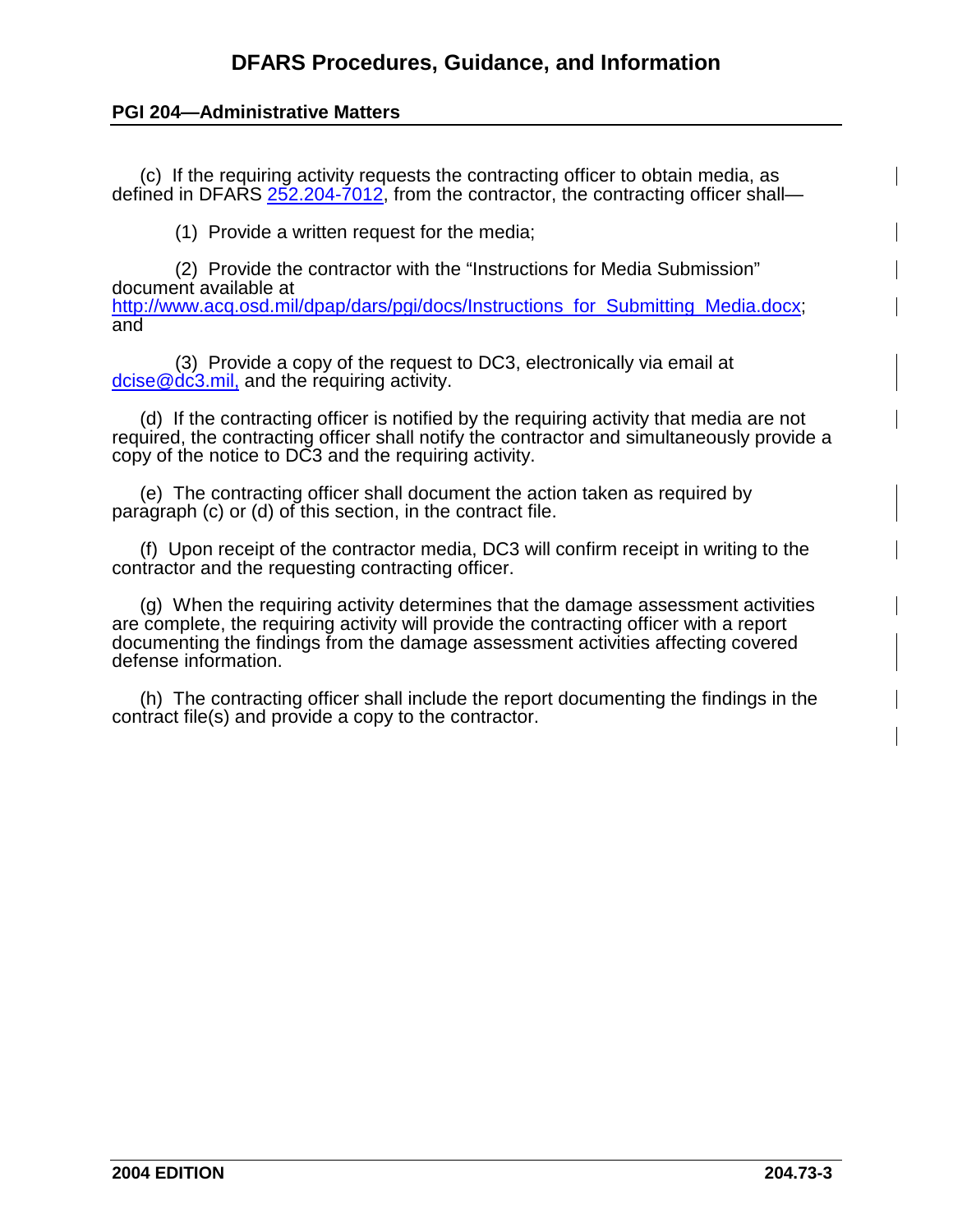# **PGI 239—Acquisition of Information Technology**

*(Added November 18, 2015)*

## **PGI 239.76—CLOUD COMPUTING**

**PGI 239.7602 Policy and responsibilities.**

#### **PGI 239.7602-1 General.**

(c)(6) When the clause at DFARS [252.239-7010](http://www.acq.osd.mil/dpap/dars/dfars/html/current/252239.htm#252.239-7010) applies, the contracting officer shall provide the contractor with the name of the responsible Government official to contact in response to any spillage occurring in connection with the cloud computing services being provided. The requiring activity will provide the contracting officer with the name of the responsible official in accordance with agency procedures, as required by Enclosure 7 of DoDM 5200.01-V3, DoD Information Security Program: Protection of Classified Information.

#### **PGI 239.7602-2 Required storage of data within the United States or outlying areas.**

(b) Prior to authorizing storage of data outside the United States and outlying areas, the contracting officer must receive written authorization from the authorizing official.

#### **PGI 239.7603 Procedures.**

#### **PGI 239.7603-1 General.**

(a) When the apparently successful offeror indicates in the provision at DFARS [252.239-7009](http://www.acq.osd.mil/dpap/dars/dfars/html/current/252239.htm#252.239-7009) that cloud computing services will be used in the performance of the contract, the contracting officer shall review the DoD Cloud Service Catalog at <http://www.disa.mil/Computing/Cloud-Services/Cloud-Support> (look under the "Additional Information" tab for "Service Catalog") to verify that the cloud service provider's offering to be used in the performance of the contract has a provisional authorization prior to award (see DFARS [239.7602-1\(](http://www.acq.osd.mil/dpap/dars/dfars/html/current/239_76.htm#239.7602-1)b)).

(b) When the contractor indicated in the provision at DFARS [252.239-7009](http://www.acq.osd.mil/dpap/dars/dfars/html/current/252239.htm#252.239-7009) that it did not anticipate the use of cloud computing services in the performance of the contract and requests, after award, in accordance with the clause at DFARS [252.239-7010\(](http://www.acq.osd.mil/dpap/dars/dfars/html/current/252239.htm#252.239-7010)b)(1), that the contracting officer approve the use of cloud computing services in the performance of the contract, the contracting officer shall—

(1) Request approval from the requiring activity for the contractor to use cloud computing services; and

(2) If the requiring activity provides approval, review the DoD Cloud Service Catalog at<http://www.disa.mil/Computing/Cloud-Services/Cloud-Support> (look under the "Additional Information" tab for "Service Catalog") to verify that the cloud service provider's offering to be used in the performance of the contract has a provisional authorization (see DFARS [239.7602-1\(](http://www.acq.osd.mil/dpap/dars/dfars/html/current/239_76.htm#239.7602-1)b)).

#### **PGI 239.7603-2 Notification of third party access requests.**

When a contractor provides notification of a request from a third party for access to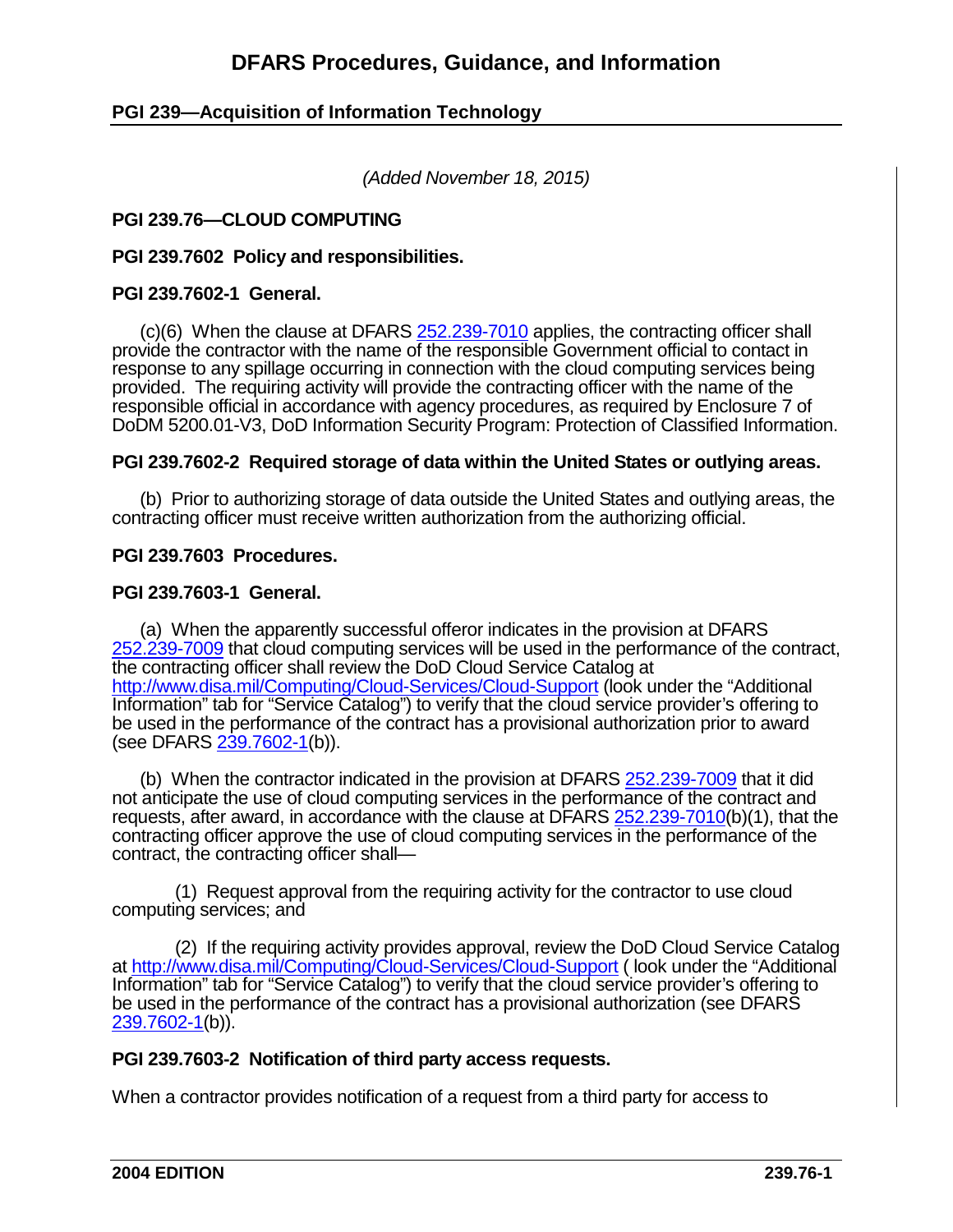# **PGI 239—Acquisition of Information Technology**

Government data or Government-related data, in accordance with DFARS [252.239-7010\(](http://www.acq.osd.mil/dpap/dars/dfars/html/current/252239.htm#252.239-7010)j), the contracting officer shall convey the request to the requiring activity. The requiring activity will coordinate a response with the mission or data owner.

### **PGI 239.7603-3 Cyber incident and compromise reporting.**

(a) When a cyber incident is reported by a contractor, the DoD Cyber Crime Center (DC3) will send an unclassified encrypted email containing the cyber incident report to the contracting officer(s) identified on the Incident Collection Format (ICF). The DC3 may request the contracting officer to send a digitally signed email to DC3.

(1) The procuring contracting officer (PCO) shall notify the requiring activities that have contracts identified in the ICF. In cases where an administrative contracting officer (ACO) receives the cyber incident report, in lieu of the PCO, the ACO shall notify the PCO for each affected contract, who will then notify the requiring activity.

(2) In cases of cyber incidents involving multiple contracts, the DoD components will work together to designate a single contracting officer to coordinate the effort. The requiring activity will notify the contracting officer once a lead is designated.

(b) When requested by the contractor, the contracting officer shall provide the contractor with the "Instructions for Malware Submission" document available at http://www.acq.osd.mil/dpap/dars/pgi/docs/Instructions for Submitting Malware.docx. The contracting officer should never receive malicious software directly from the contractor.

(c) If the requiring activity requests access to contractor information or equipment, in accordance with DFARS  $252.239-7010$ (g), the contracting officer shall provide a written request to the contractor.

(d) For additional information on cyber incident reporting, see the frequently asked question document at http://www.acq.osd.mil/dpap/pdi/network\_penetration\_reporting\_and\_contracting.html

#### **PGI 239.7603-4 DoD damage assessment activities.**

(a) Prior to initiating damage assessment activities, the contracting officer shall verify that a contract(s) identified in the cyber incident report include(s) the clause at DFARS [252.239-7010.](http://www.acq.osd.mil/dpap/dars/dfars/html/current/252239.htm#252.239-7010) If the contracting officer determines that a contract identified in the report does not contain the clause, the contracting officer shall notify the requiring activity that damage assessment activities, if required, may be determined to constitute a change to the contract.

(b) In cases of cyber incidents involving multiple contracts, a single contracting officer will be designated to coordinate with the contractor regarding media submission.

(c) If the requiring activity requests the contracting officer obtain media, as defined at DFARS [252.239-7010,](http://www.acq.osd.mil/dpap/dars/dfars/html/current/252239.htm#252.239-7010) from the contractor, the contracting officer shall—

(1) Provide a written request for the media;

(2) Provide the contractor with the "Instructions for Media Submission" document